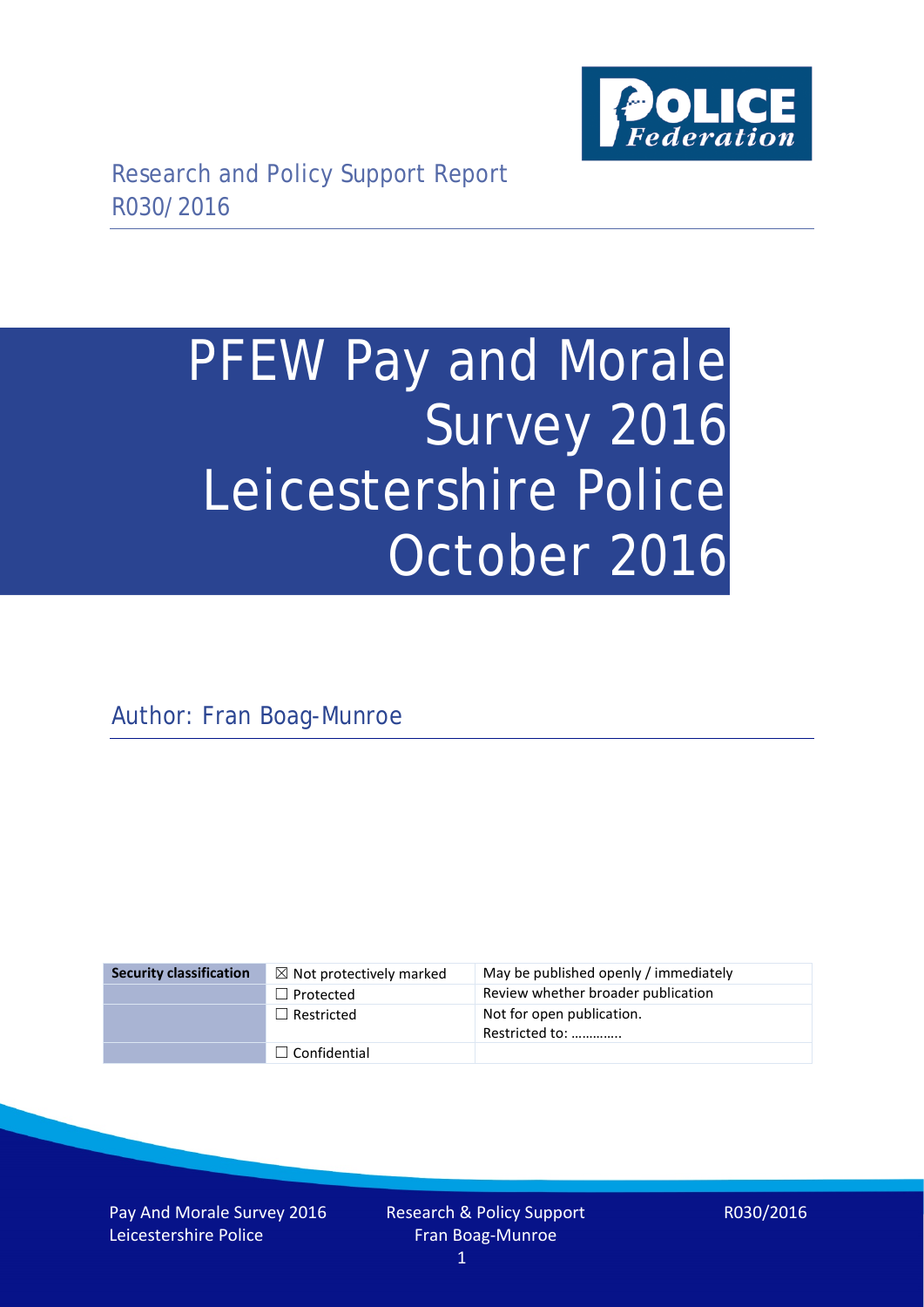### **INTRODUCTION**

This note provides a summary of responses to the PFEW Pay and Morale Survey received from respondents from Leicestershire Police in 2016.

Where appropriate, details of average responses for the police service as a whole are also presented, as well as a ranking of Leicestershire Police compared to other forces. Where rankings are provided, a ranking of 1 represents the force with the highest percentage of respondents expressing a particular attitude or intention, and a ranking of 42 represents the force with the lowest percentage of respondents expressing a particular attitude or intention<sup>[1](#page-1-0)</sup>. One force was excluded from this ranking because the sample size was considered too low to be representative of the force as a whole (<200 responses). Please be aware that the actual differences between individual rank positions may be quite small and, if used, should be interpreted cautiously.

Graphical summaries are also presented which compare the proportion of respondents expressing a particular attitude or intention in each force to the average for the service as a whole. These graphical summaries indicate either 1) that a force has the same proportion of respondents expressing a particular attitude as the national average or lower; 2) that the force has a higher proportion of respondents expressing a particular attitude than the national average; or 3) that the proportion of respondents expressing a particular attitude in a force is 10% or more higher than the national average.

# **RESPONSE RATE AND RESPONDENTS**

699 responses were received from Leicestershire Police, representing a response rate of around 38% (based on March 2016 Home Office figures of officer headcount). The national response rate for the 2016 survey was 35%. Last year's response rate for Leicestershire Police was 28%. Please bear this in mind when making comparisons with last year's findings.

Overall 2% of respondents to the survey declined to state which force they belonged to. The responses from these officers have been included within the national data but are excluded from force-level analysis.

76.5% of responses from Leicestershire Police were received from male officers and 23.5% of responses were from female officers. 76.4% of respondents were Constables, 17.7% were Sergeants and 5.9% were Inspectors or Chief Inspectors.

<span id="page-1-0"></span> $1$  Rankings have been determined at two decimal places.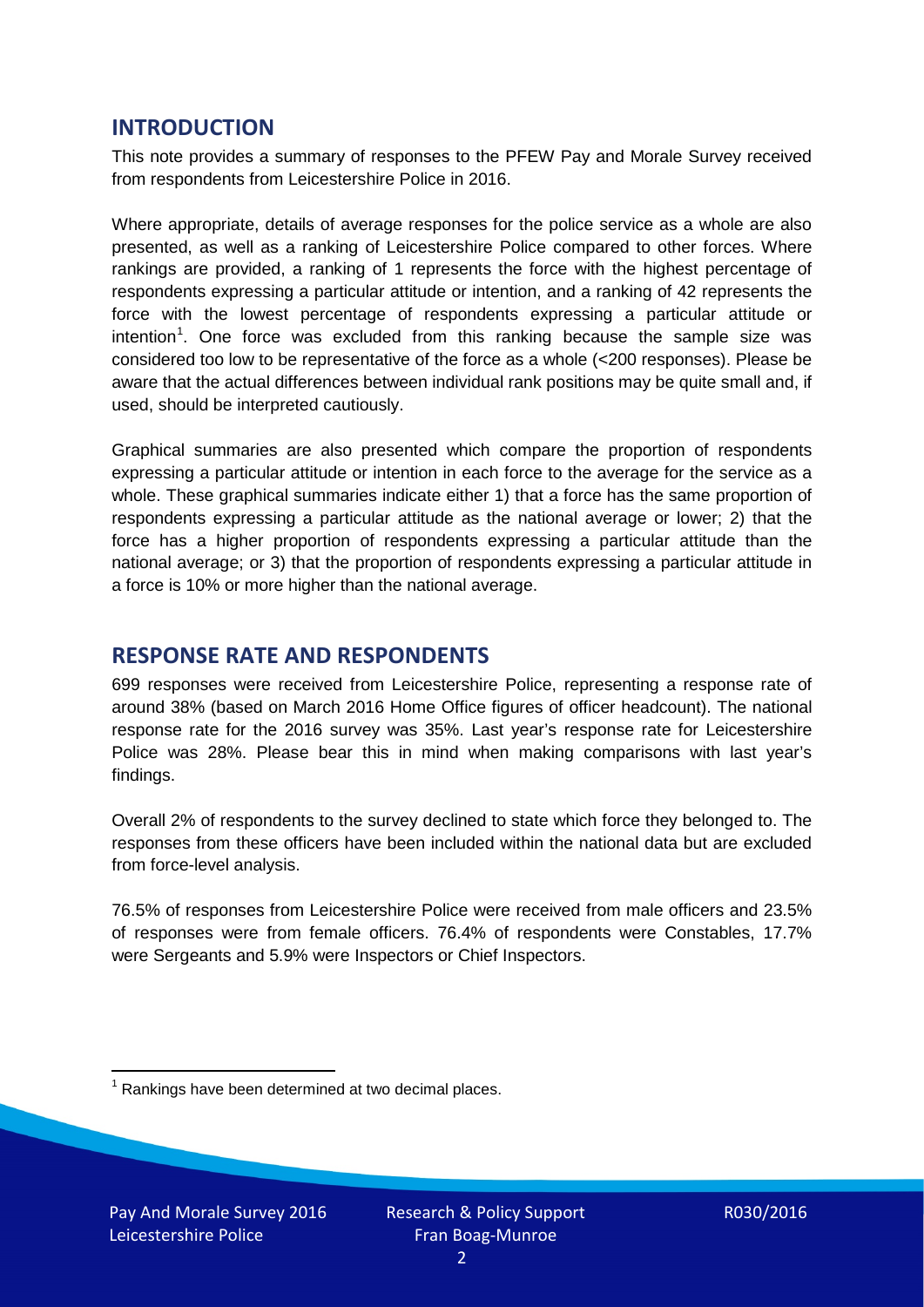## **MORALE**

43.1% of respondents from Leicestershire Police told us that their morale is currently low.

Nationally, the proportion of respondents reporting low personal morale ranges from 72.0% at the top ranking force to 41.9% at the bottom ranking force. In terms of the proportion of respondents with low morale, Leicestershire Police ranks 41 out of 42, meaning that, compared to Leicestershire Police, there is 1 force with a smaller proportion of respondents reporting low morale.

84.1% of respondents from Leicestershire Police felt that morale within the force is currently low.

Across England and Wales as a whole, the proportion of respondents reporting low force morale ranges from 98.8% at the top ranking force to 74.1% at the bottom ranking force. In terms of the proportion of respondents reporting low force morale, Leicestershire Police ranks 28 out of 42 forces, meaning that there are 14 forces with a smaller proportion of respondents who feel that morale within their force is low.

Comparison of 2016 and 2015 figures for morale in Leicestershire Police are provided in the table below.

|                     | 2016  | 2015  |
|---------------------|-------|-------|
| Low personal morale | 43.1% | 63.8% |
| Low force morale    | 84.1% | 93.0% |

The proportion of respondents in the police service as a whole who said that their morale is low was 55.9%; this compares to 70.1% of respondents to the PFEW Pay and Morale survey in 2016; the proportion of respondents reporting low morale in 2016 was significant smaller than in [2](#page-2-0)015 $^2$ .

The proportion of respondents in the service as a whole who said that morale in their force was low was 89.5%; in 2015, this proportion was 94.6%. Again the difference between 2016 and 2015 was statistically significant<sup>[3](#page-2-1)</sup>.

<span id="page-2-0"></span> $2$ <sup>2</sup> Z= 40.1, p < 0.001

<span id="page-2-1"></span> $3$  Z=25.2, p < 0.001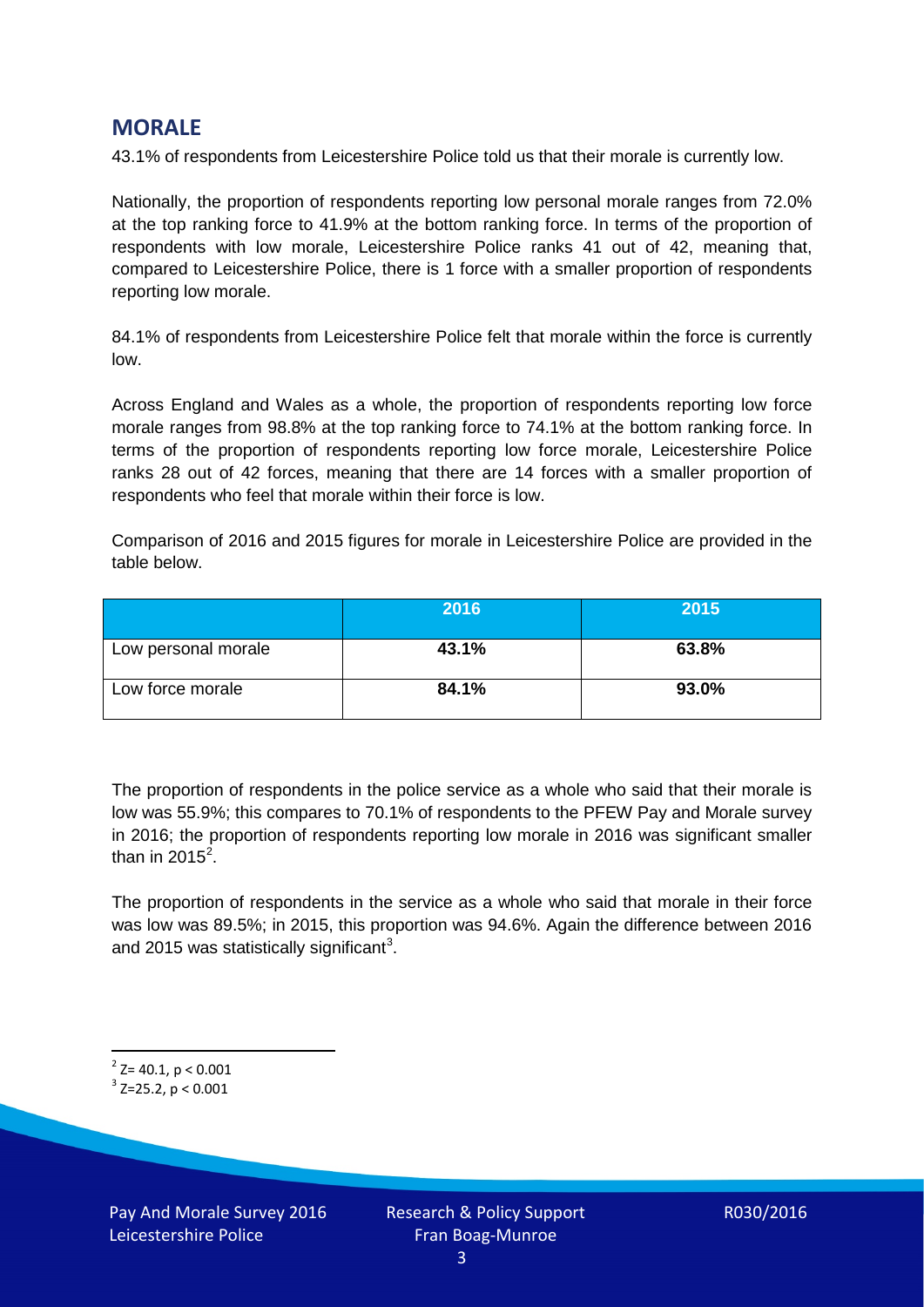*Proportion of respondents reporting low personal morale compared to national average in 2016*



#### *REASONS FOR LOW MORALE*

The survey asked respondents about the factors that had a positive or negative effect on their morale, the table below shows the proportion of respondents in Leicestershire Police who said a particular factor has had a negative effect upon their morale compared to the national average.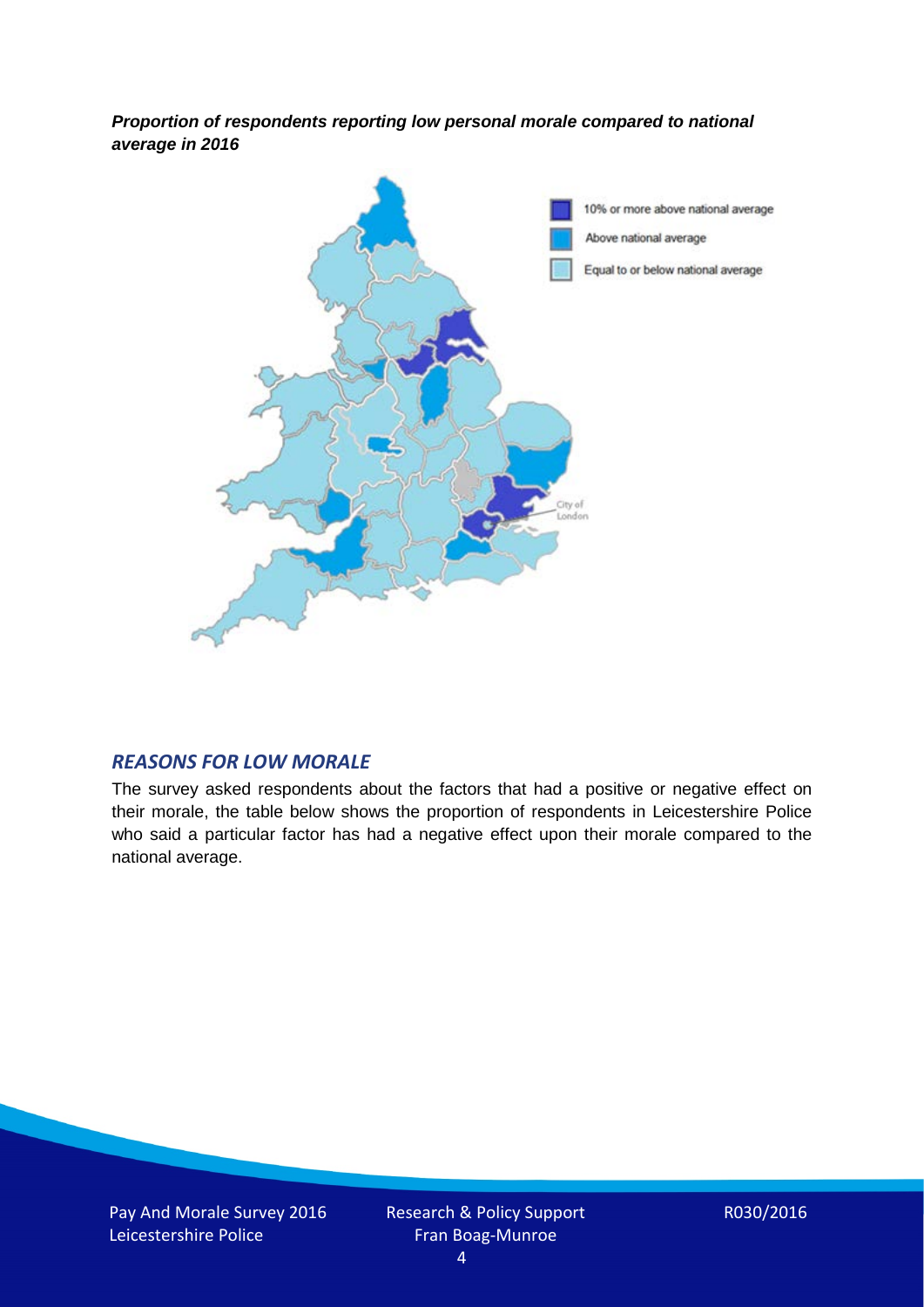| <b>Factor</b>                                  | <b>Negative effect on morale</b><br>(Leicestershire Police) | <b>Negative effect on morale</b><br><b>(England and Wales)</b> |
|------------------------------------------------|-------------------------------------------------------------|----------------------------------------------------------------|
| Pay and benefits (including<br>pension)        | 62.2%                                                       | 70.9%                                                          |
| Day-to-day job role                            | 32.2%                                                       | 39.9%                                                          |
| Workload and responsibilities                  | 42.5%                                                       | 52.4%                                                          |
| Work-life balance                              | 56.9%                                                       | 58.2%                                                          |
| Opportunities for<br>development and promotion | 47.8%                                                       | 49.9%                                                          |
| Health and wellbeing                           | 45.8%                                                       | 54.3%                                                          |
| How the police as a whole<br>are treated       | 77.4%                                                       | 84.2%                                                          |
| Treatment by senior<br>managers                | 35.4%                                                       | 42.1%                                                          |

# **ATTITUDES TOWARDS THE POLICE**

66.7% of respondents from Leicestershire Police said that they would not recommend joining the police to others.

Nationally, the proportion of respondents who said that they would not recommend joining the police to others ranges from 78.6% in the top ranking force to 55.4% in the bottom ranking force. Compared to the other forces in England and Wales, Leicestershire Police ranks 26 out of 42; there are therefore 16 forces with a smaller proportion of respondents who say that they would not recommend joining the police to others.

61.1% of respondents from Leicestershire Police said that they did not feel valued within the police.

The proportion of respondents who did not feel valued ranges from 79.2% in the top ranking force to 53.1% in the bottom ranking force. In terms of the proportion of respondents who did not feel valued within the police, Leicestershire Police ranks 29 out of 42; there are 13 forces with a smaller proportion of respondents who did not feel valued.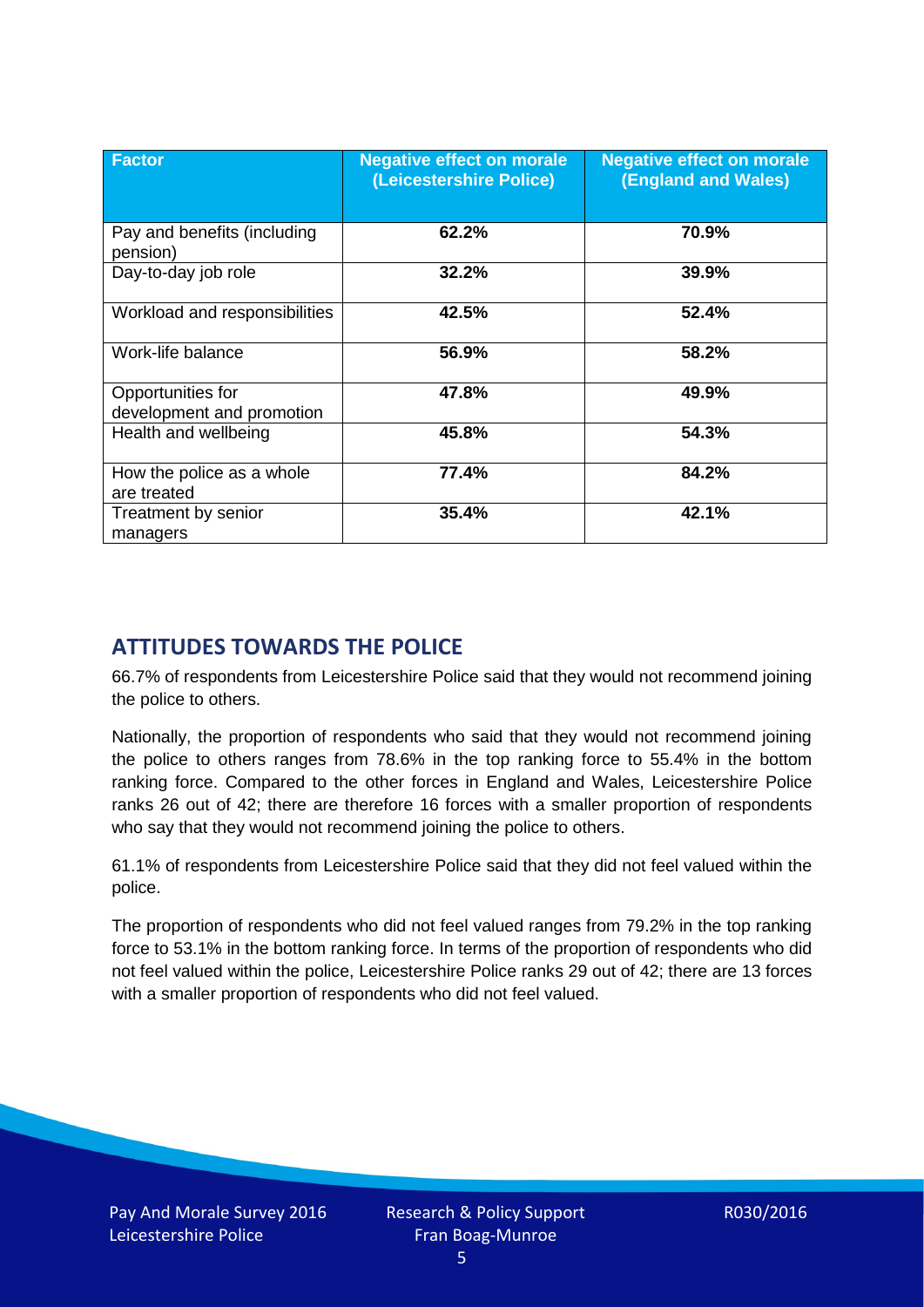|                                                           | 2016  | 2015  |
|-----------------------------------------------------------|-------|-------|
| would<br>not<br>recommend joining<br>the police to others | 66.7% | 71.3% |
| I do not feel valued<br>in the police                     | 61.1% | 72.5% |

For the service as a whole, the proportion of respondents in 2016 who said that they would not recommend joining the police to others was 69.9%. In 2015, 76.3% of respondents said that they would not recommend joining the police. The difference between 2016 and 2015 is statistically significant<sup>[4](#page-5-0)</sup>.

Across the police service as a whole, 67.3% of respondents said that they did not feel valued; compared to 74.7% of respondents in last year's survey. A significantly smaller proportion of respondents did not feel valued this year compared to 201[5](#page-5-1)<sup>5</sup>.

#### *Proportion of respondents who would not recommend the police to others compared to national average in 2016*



<span id="page-5-1"></span><span id="page-5-0"></span> $4$  Z = 19.6, p < 0.001  $5$  Z = 22.1, p < 0.001

Pay And Morale Survey 2016 Leicestershire Police

Research & Policy Support Fran Boag-Munroe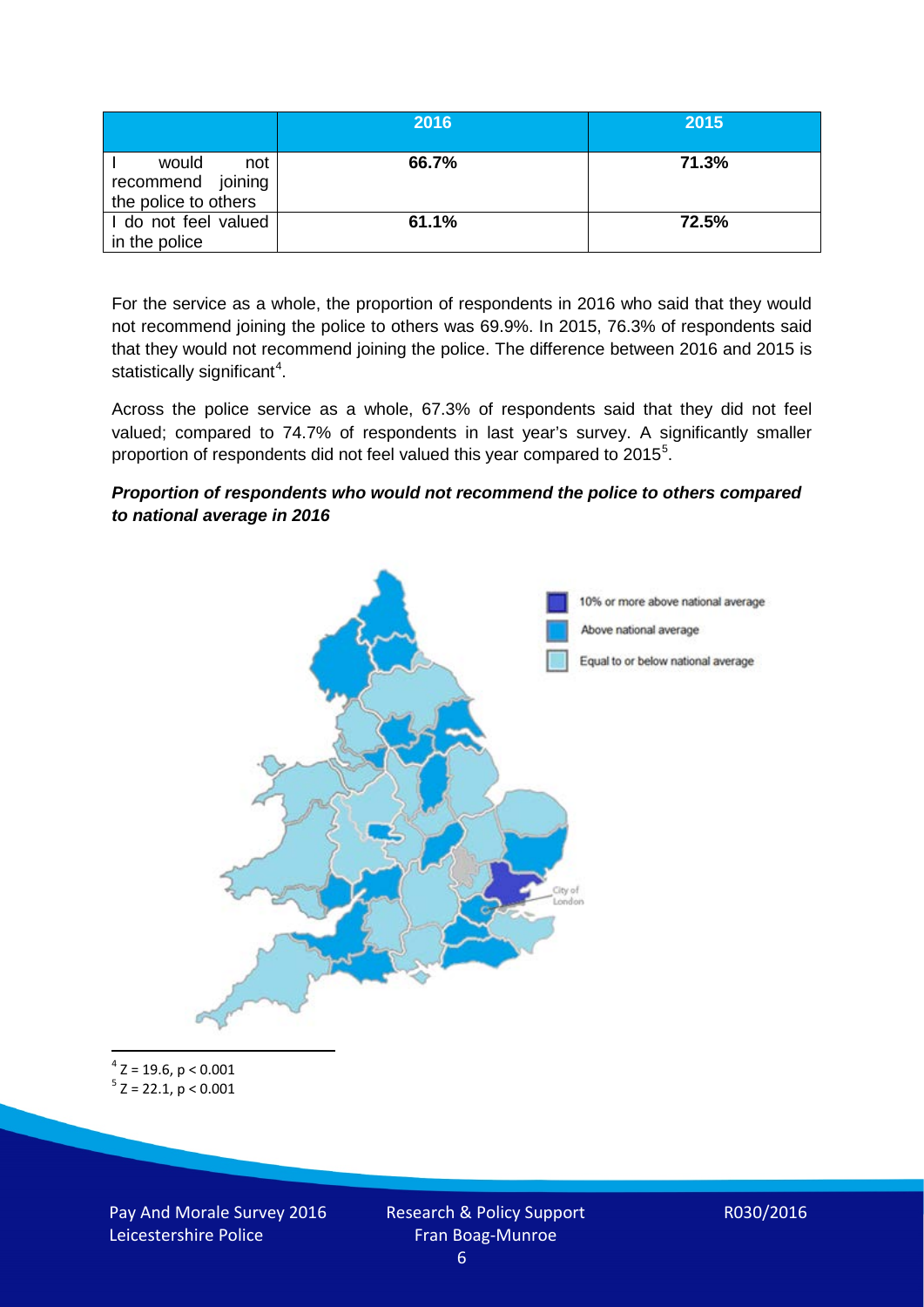# **INTENTION TO LEAVE**

7.5% of respondents from Leicestershire Police told us that they intend to leave the police service within two years. A further 17.0% of respondents said that they currently do not know what their intentions are with regards to staying in or leaving the police.

The proportion of respondents who planned to leave the police ranged from 21.5% at the top ranking force to 4.5% at the bottom ranking force. In terms of the proportion of respondents intending to leave, Leicestershire Police ranks 34 out of 42 forces, meaning that there are 8 forces with a smaller proportion of respondents intending to leave within two years.

Comparison of 2016 and 2015 figures for intention to leave in Leicestershire Police are provided in the table below.

|                                                | 2016 | 2015  |
|------------------------------------------------|------|-------|
| Intend to leave the police<br>within two years | 7.5% | 13.8% |

For the service as a whole, 11.8% of respondents planned to leave the police service within two years; in 2015, 15.6% of respondents said that they intended to leave within two years. A significantly smaller proportion of respondents intended to leave the police service in 2015 compared to 201[6](#page-6-0)<sup>6</sup>.

<span id="page-6-0"></span> $6$  Z = 15.2, p < 0.001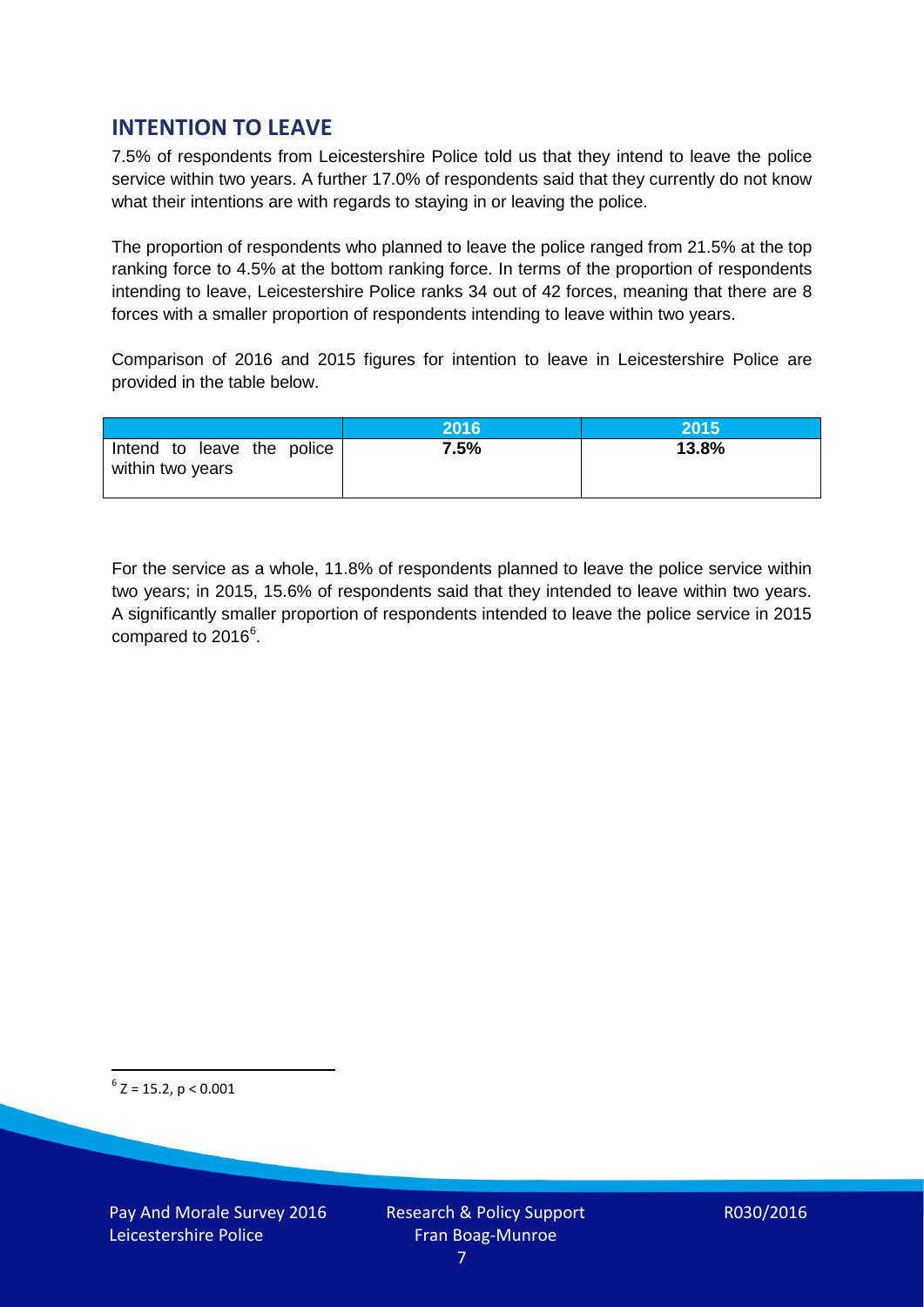*Proportion of respondents intending to leave the police within two years compared to national average in 2016*



#### *REASONS FOR INTENDING TO LEAVE THE POLICE SERVICE*

Respondents who had said they intended to leave were asked to indicate the reasons behind this intention. The table below shows the proportion of respondents in Leicestershire Police who said that a particular factor has had a major effect on their intention to leave, compared to the national average.

Please be aware that respondents were able to choose more than one option therefore the figures provide below will not add up to 100%.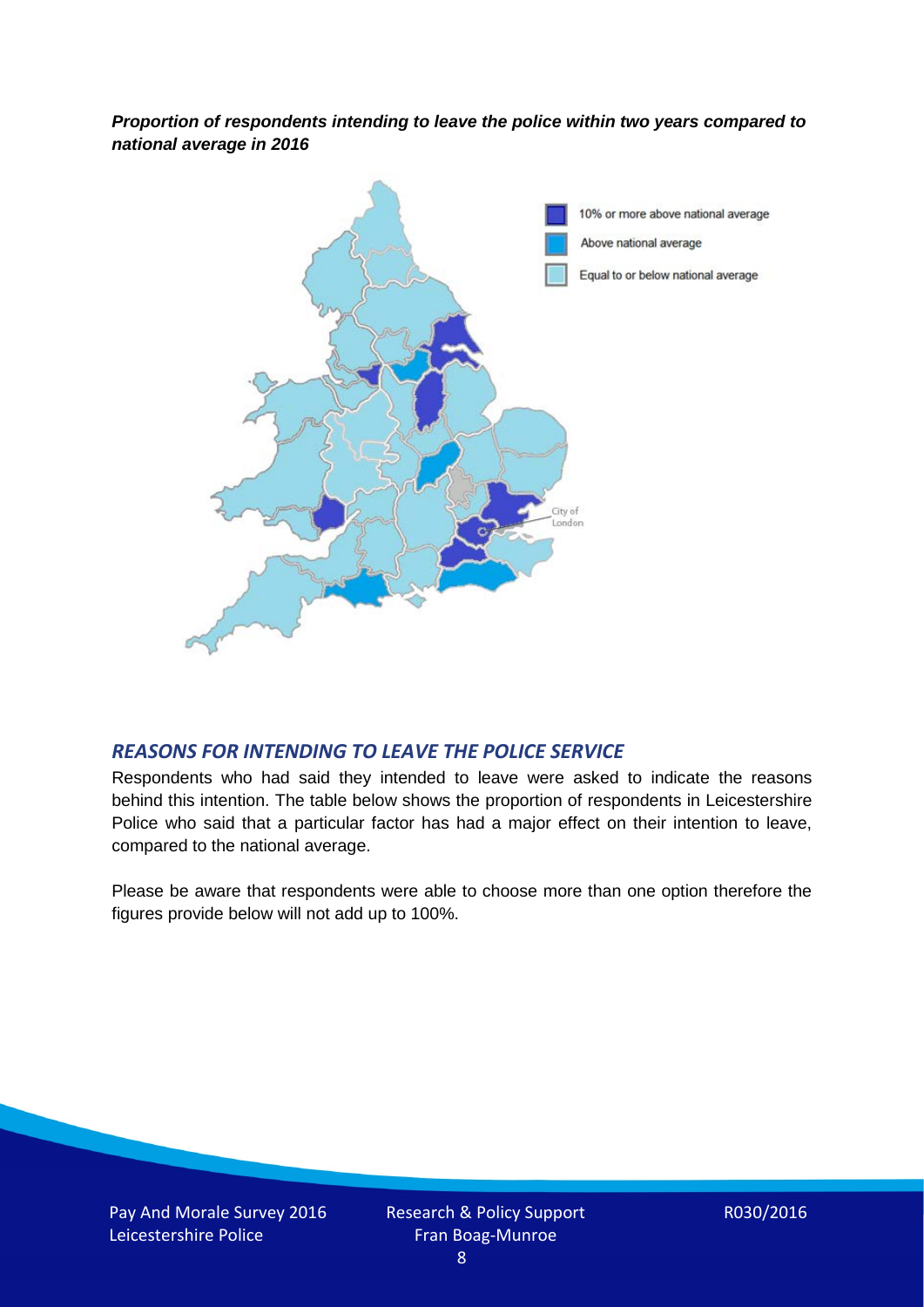| <b>Factor</b>                                          | <b>Major effect on intention to</b><br>leave (Leicestershire<br>Police) | <b>Major effect on intention to</b><br><b>leave (England and Wales)</b> |
|--------------------------------------------------------|-------------------------------------------------------------------------|-------------------------------------------------------------------------|
| The impact of your job on<br>your family/personal life | 63.8%                                                                   | 57.2%                                                                   |
| Your morale                                            | 73.9%                                                                   | 81.7%                                                                   |
| Your opportunities for<br>development and promotion    | 38.3%                                                                   | 49.1%                                                                   |
| Your pay and benefits                                  | 38.3%                                                                   | 67.6%                                                                   |
| Better job opportunities<br>outside of the Police      | 40.4%                                                                   | 59.2%                                                                   |
| The impact of the job on your<br>health and wellbeing  | 59.6%                                                                   | 69.4%                                                                   |
| Dissatisfaction with your day-<br>to-day job role      | 29.8%                                                                   | 43.6%                                                                   |
| Your workload and<br>responsibilities                  | 36.2%                                                                   | 41.8%                                                                   |
| How the police was a whole<br>are treated              | 66.0%                                                                   | 77.6%                                                                   |
| Your treatment by senior<br>managers                   | 34.0%                                                                   | 43.7%                                                                   |

# **PAY AND BENEFITS**

63.5% of respondents from Leicestershire Police told us that they do not feel that they are paid fairly for the responsibilities they have within their job.

Across England and Wales, the proportion of respondents who feel that they are not paid fairly for their responsibilities ranges from 80.8% at the top ranking force to 63.0% at the bottom ranking force. Leicestershire Police ranks 41 out of 42 forces; there is 1 force with a smaller proportion of respondents who say that they are not fairly paid for the responsibilities within their job.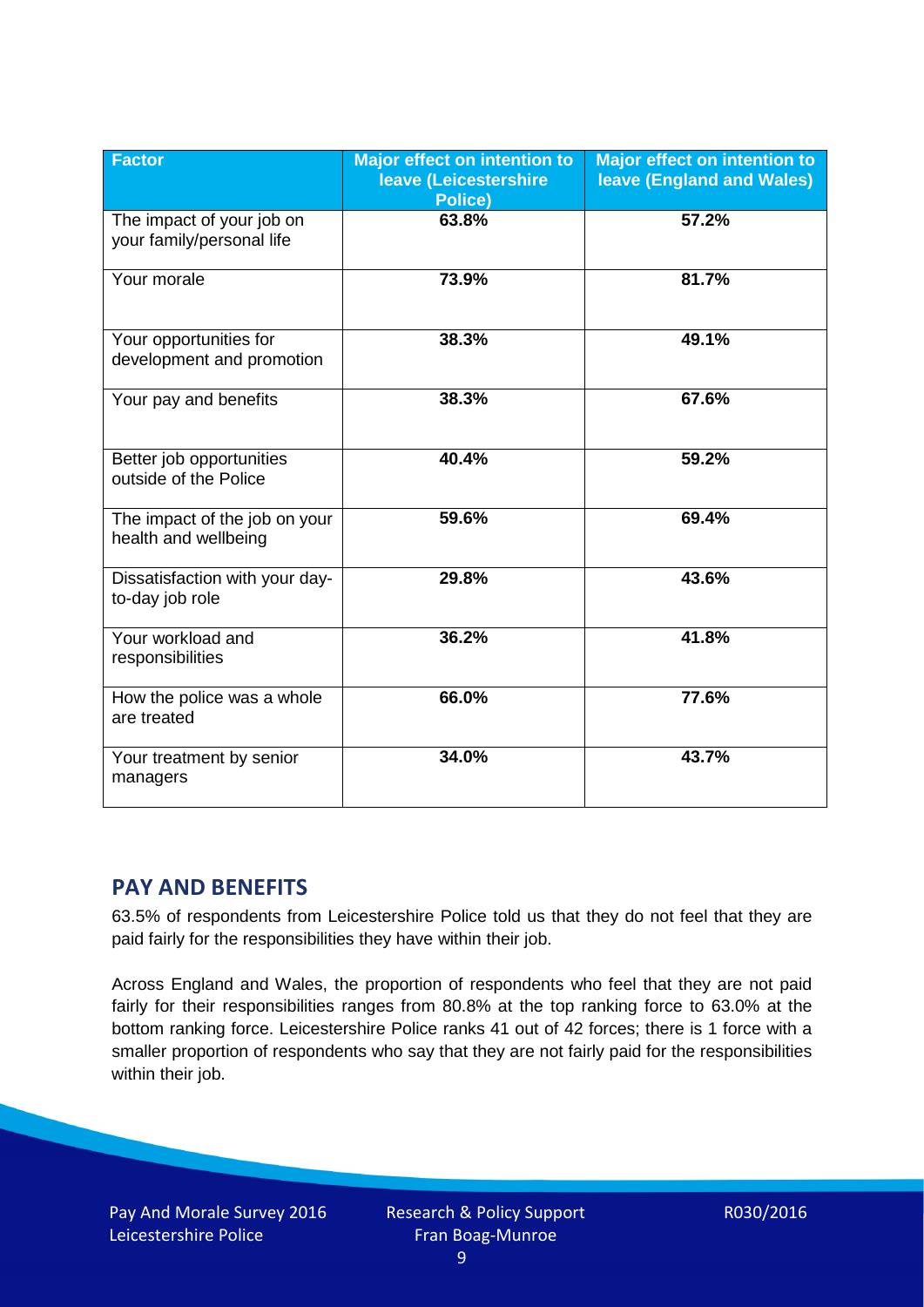54.9% of respondents from Leicestershire Police said that they are dissatisfied with their overall remuneration (including basic pay and allowances) and 65.2% said that they are dissatisfied with their pensions.

Nationally, The proportion of respondents who are dissatisfied with their overall remuneration ranges from 74.2% at the top ranking force to 50.9% at the bottom ranking force. In terms of respondents reporting dissatisfaction with their remuneration, Leicestershire Police ranks 40 out of 42 forces, meaning that there are 2 forces with a smaller proportion of respondents who are dissatisfied with their remuneration.

Pension dissatisfaction ranges from 71.5% at the top ranking force to 55.5% at the bottom ranking force. Leicestershire Police ranks 20 out of 42 forces for this indicator; therefore there are 22 forces with a smaller proportion of respondents who are dissatisfied with their pension.

|                                                                         | 2016  | 2015  |
|-------------------------------------------------------------------------|-------|-------|
| Do not feel fairly paid for the<br>responsibilities within their<br>job | 63.5% | 58.2% |
| Dissatisfied with total<br>remuneration                                 | 54.9% | 50.5% |
| Dissatisfied with pension                                               | 65.2% | 67.5% |

Nationally, 74.4% of respondents said that they were not paid fairly for the responsibilities they have within their job; this proportion was 70.3% in 2015. A significantly larger proportion of respondents said that they were not paid fairly for their responsibilities this year compared to last year<sup>[7](#page-9-0)</sup>.

The proportion of respondents across the police service as a whole who were dissatisfied with their remuneration was 66.7%; this compares to 62.7% in 2015. The difference between

<span id="page-9-0"></span> $7$  Z=12.5, p < 0.001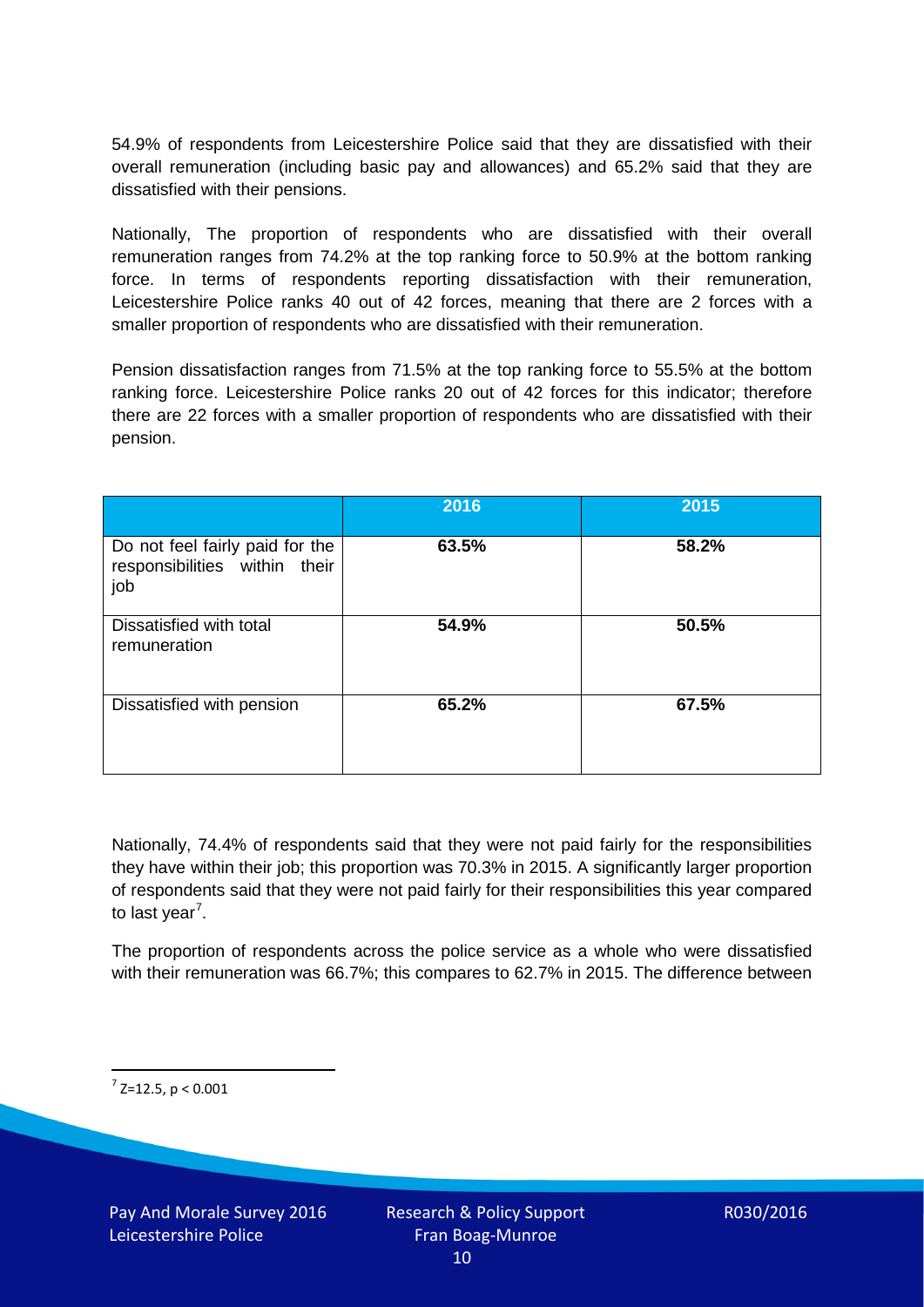the proportion of respondents who were dissatisfied with their overall remuneration in 2016 and 2015 was statistically significant<sup>[8](#page-10-0)</sup>.

Across England and Wales, the proportion of respondents who were dissatisfied with their pension in 2016 was 66.6%; this proportion was 68.9% in 2015. A significantly smaller proportion of respondents were dissatisfied with their pension this year compared to last year<sup>[9](#page-10-1)</sup>.

#### *Proportion of respondents who do not feel fairly paid for the responsibilities within their job compared to national average in 2016*



<span id="page-10-1"></span><span id="page-10-0"></span> $8$  Z = 11.4, p < 0.001  $9^{\circ}$  Z = 6.7 p < 0.001

Pay And Morale Survey 2016 Leicestershire Police

Research & Policy Support Fran Boag-Munroe 11

R030/2016